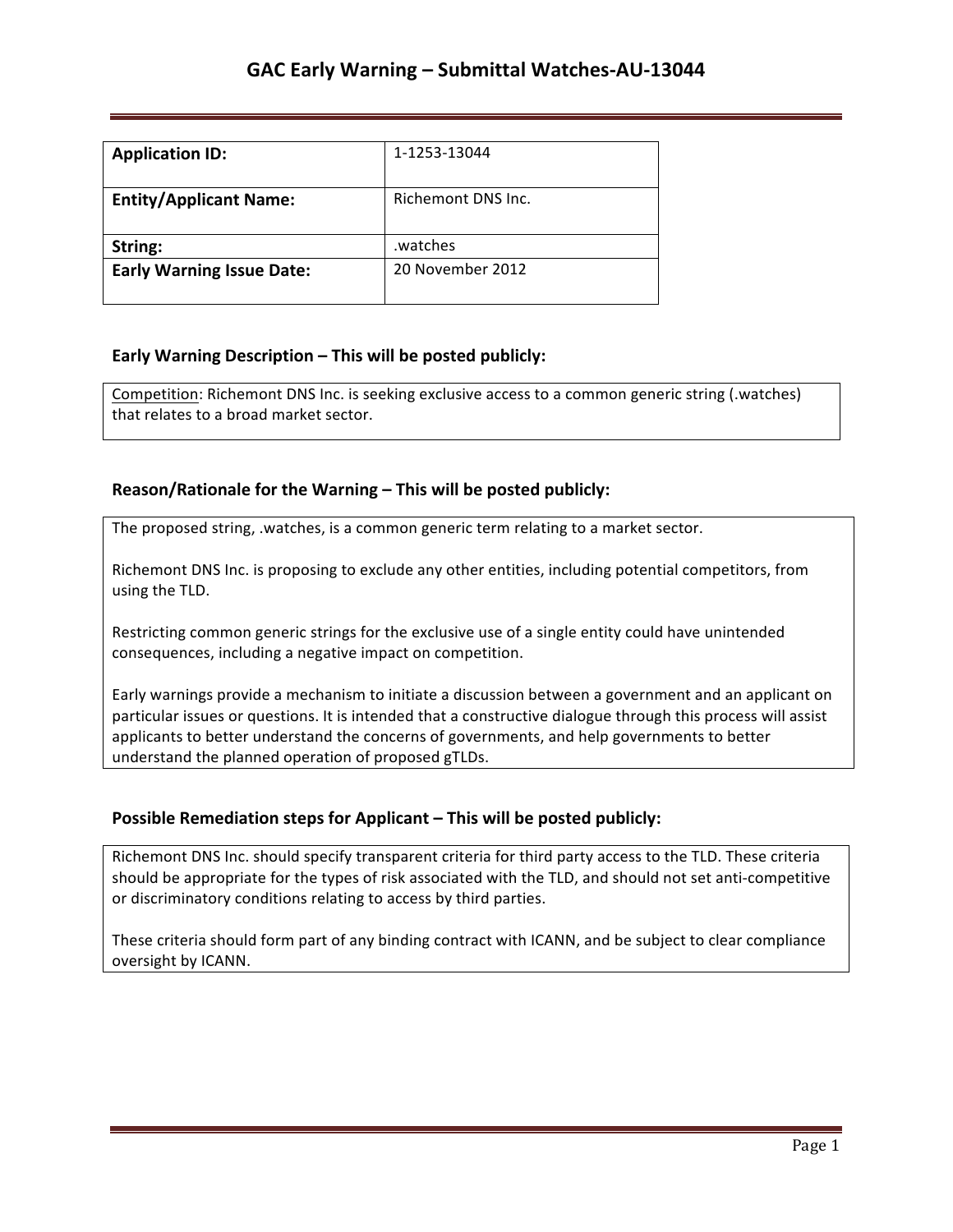## **Further Notes from GAC Member(s) (Optional) – This will be posted publicly:**

This Early Warning is from the Department of Broadband, Communications and the Digital Economy (DBCDE), on behalf of the Australian Government. In the first instance, communications and responses to this early warning should be emailed to gacearlywarning@gac.icann.org, with the text "Australian EW" and the application ID in the subject field.

# **INFORMATION FOR APPLICANTS**

# **About GAC Early Warning**

The GAC Early Warning is a notice only. It is not a formal objection, nor does it directly lead to a process that can result in rejection of the application. However, a GAC Early Warning should be taken seriously as it raises the likelihood that the application could be the subject of GAC Advice on New gTLDs or of a formal objection at a later stage in the process. Refer to section 1.1.2.4 of the Applicant Guidebook (http://newgtlds.icann.org/en/applicants/agb) for more information on GAC Early Warning.

## **Instructions if you receive the Early Warning**

**ICANN** strongly encourages you work with relevant parties as soon as possible to address the concerns voiced in the GAC Early Warning.

### **Asking questions about your GAC Early Warning**

If you have questions or need clarification about your GAC Early Warning, please contact gacearlywarning@gac.icann.org. As highlighted above, ICANN strongly encourages you to contact gacearlywarning@gac.icann.org as soon as practicable regarding the issues identified in the Early Warning. 

### **Continuing with your application**

If you choose to continue with the application, then the "Applicant's Response" section below should be completed. In this section, you should notify the GAC of intended actions, including the expected completion date. This completed form should then be sent to gacearlywarning@gac.icann.org. If your remediation steps involve submitting requests for changes to your application, see the change request process at http://newgtlds.icann.org/en/applicants/customer-service/change-requests.

In the absence of a response, ICANN will continue to process the application as submitted.

### **Withdrawing your application**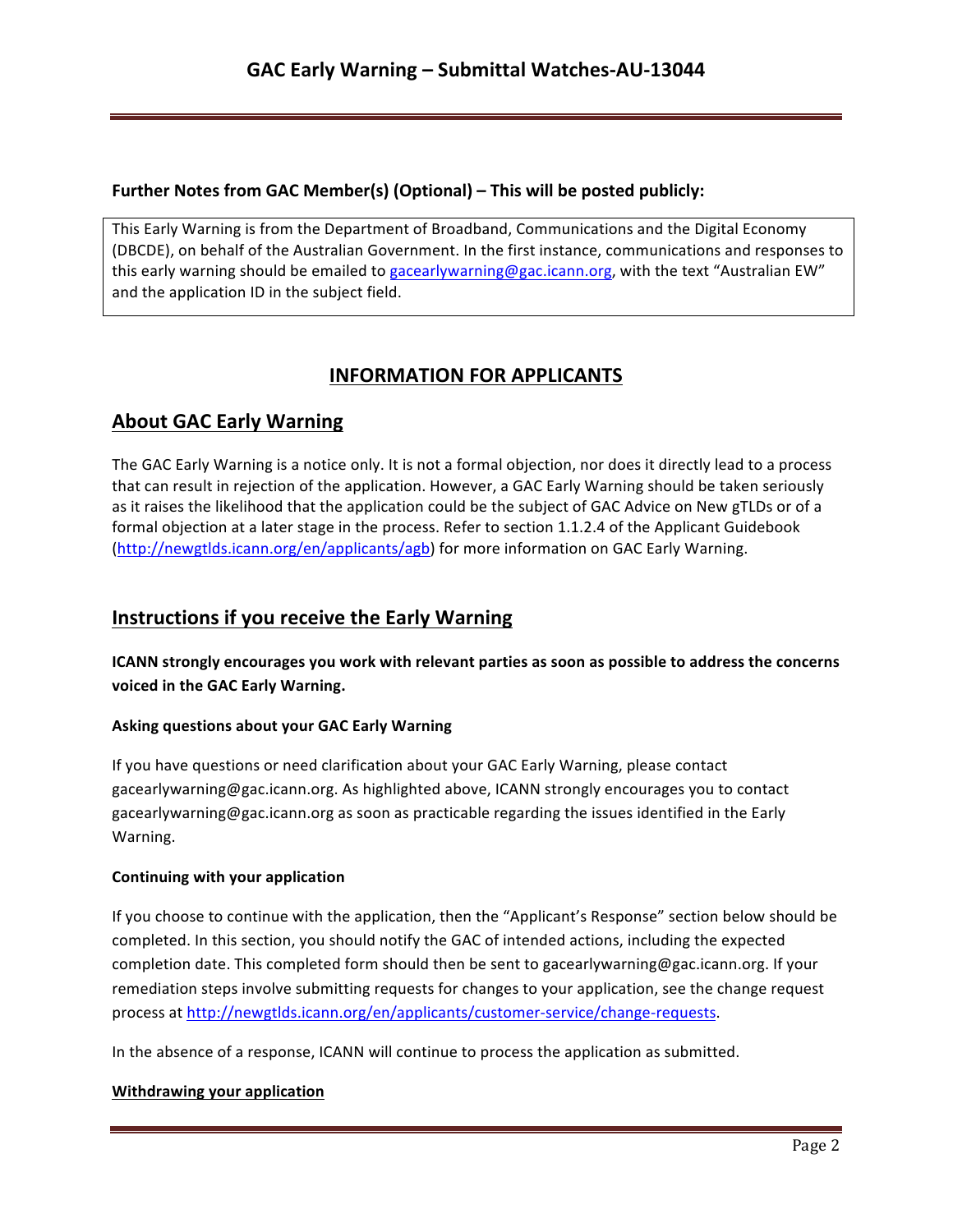# **GAC Early Warning – Submittal Watches-AU-13044**

If you choose to withdraw your application within the 21-day window to be eligible for a refund of 80% of the evaluation fee (USD 148,000), please follow the withdrawal process published at http://newgtlds.icann.org/en/applicants/customer-service/withdrawal-refund. Note that an application can still be withdrawn after the 21-day time period; however, the available refund amount is reduced. See section 1.5 of the Applicant Guidebook.

For questions please contact: **gacearlywarning@gac.icann.org** 

### **Applicant Response:**